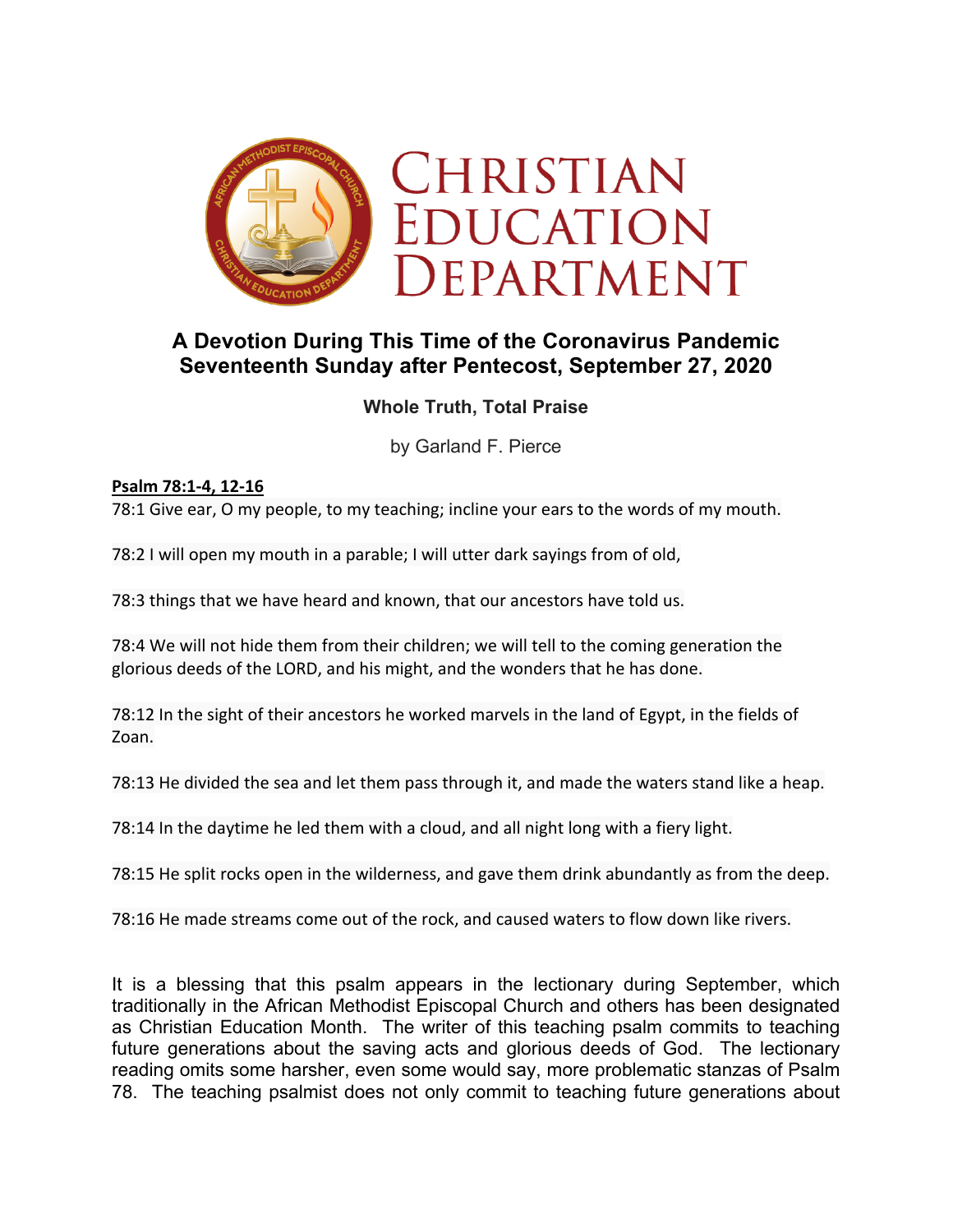God's great deeds but also "dark sayings from of old, things that we have heard and known, that our ancestors have told us." The psalmist commits to tell the children the good, the bad, and the ugly—the whole story, the whole truth. The psalmist will tell of Israel's failings and rebellious nature as well as the resulting consequences. For the psalmist, a sanitized truth or a revisionist history does a disservice to the generations to come and ultimately does not give the fullest picture of God's acts. If one does not tell the story of strife, how can one expect others to truly celebrate God's power to bring about unity. If one does not tell the story of slavery and bondage, how can one expect others to truly celebrate God's power to set free. Our sensibilities might be offended by and our theology might differ from that of the psalmist's description of the violent and angry acts of God. One purpose for teaching the whole truth is so the mistakes of the past are not repeated.

Right now in the USA, it's president wants to demand that a white-washed form of US history be taught in the schools to raise up his particular brand of "patriotism." He rails against the 1619 Project. The 1619 project "aims to reframe the country's history by placing the consequences of slavery and the contributions of black Americans at the very center of [the United States'] national narrative." (The New York Times Magazine) In his mind, these stories do not matter which would lead one to conclude that for him, these lives and others like them did not and do not matter. We must tell the whole truth.

We are thankful to Dr. Dennis C. Dickerson, retired general officer, for his new comprehensive history of the AME Church, *The African Methodist Episcopal Church: A History*. In this volume, generations to come can learn in a level of detail rarely matched about the rich legacy of this church of God. As we tell the stories of Richard Allen, Jarena Lee, Henry McNeil Turner, Charlotte Maxeke, Mangena M. Mokone, H. M. Steady, Vashti McKenzie, and others, we must tell the sad stories of Emmett Till, Steve Biko, the Mother Emanuel Nine, Sandra Bland, George Floyd, Breonna Taylor, Jacob Blake, and countless others.

Another purpose for teaching the whole truth is so all can see just how miraculously God can and does move. When we see how God can take messes and make miracles and make ways through sea and dessert and have bread fall from heaven and make refreshing water spring up from rocks and the hard places in our lives, then we can give God total praise—praise for being a way-maker, a guide, a provider, our loving and liberating God. Like the psalmist, let us commit to teach the whole story so that we can give God total praise for generations to come.

**TALK:** Take a moment to be silent, reflect, and share (write down)—During this pandemic and from our personal, family, and church histories, what is the good, bad, and ugly that we need to share with future generations? What are some healthy and helpful ways to share the whole truth?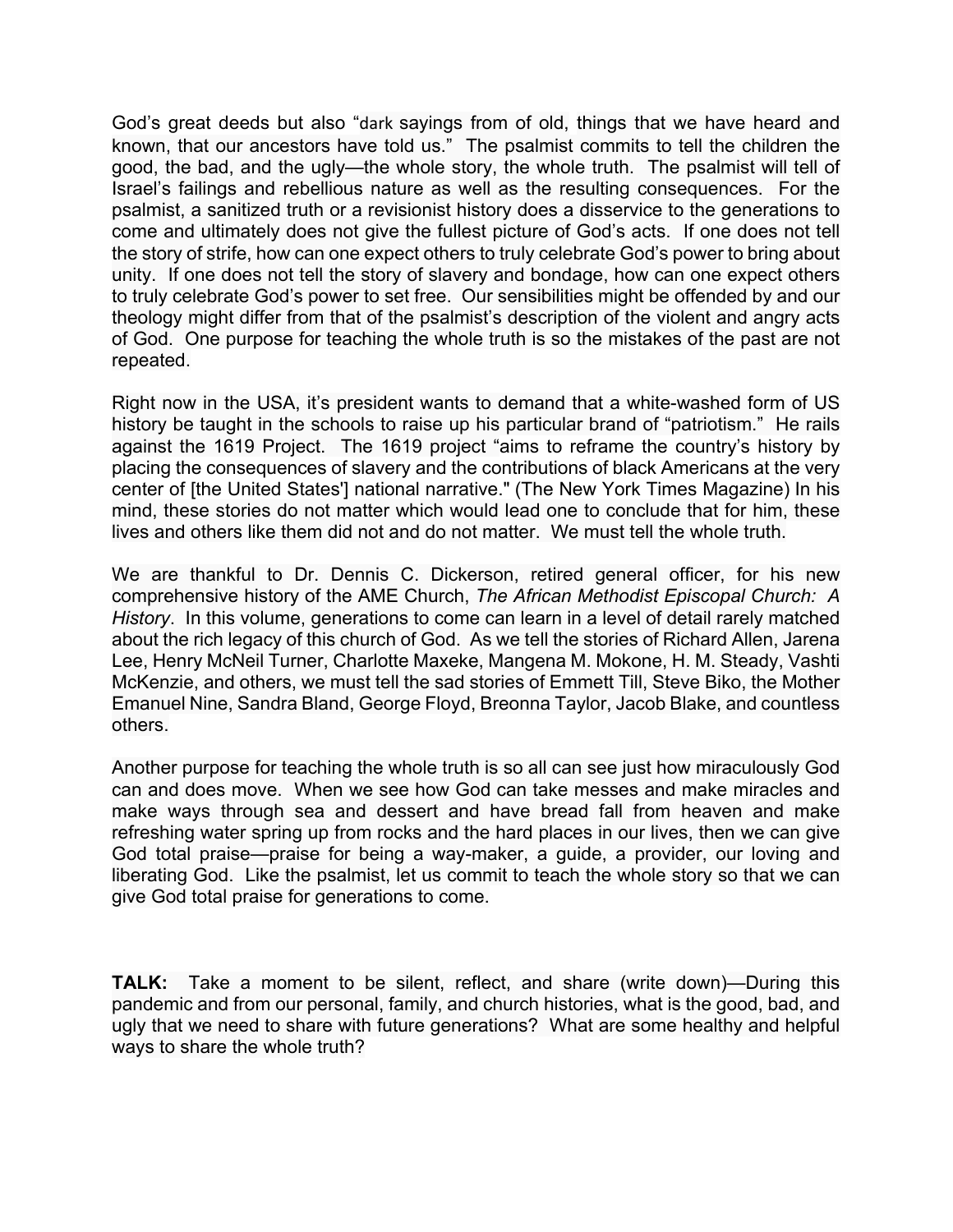#### **PRAY:**

**Almighty God, We praise you because you have saved your people throughout the ages and protected them in ways which can never be fully understood. Give us the courage to face issues of good and evil within our world with the strength and courage only You can give, and so contribute to Your work for love, justice, and peace in the world. Teach us how to teach those to come the whole truth. Guide us on our journey toward freedom and a closer relationship with you. We pray in the name of the Bread of Heaven, our spring of Living Water, the Way, the Truth, and the Life, Jesus. AMEN** 

Adapted from: http://www.netdevotions.org/BExodus%2015,1-12.pdf

## **ACT:**

1. Based on your reflections from the TALK section, start to think through and make a plan as to how you will help those who shall come behind us understand what it was like to live through these tumultuous times of 2020. *Write down/record the whole truth and your psalms of praise that you can share with those who follow or identify psalms which you can repeat to yourself and others throughout this pandemic!* For those US citizens, here are some practical actions to take: Participate in the current democratic processes (voter registration, voting, completing the 2020 census (**CENSUS DEADLINE: WEDNESDAY, SEPTEMBER 30, 2020**) and encouraging others to do so—See: http://www.amev-alert.org and https://2020census.gov.) For everyone, practice social distancing as much as possible, wash your hands often, and wear face covering to help prevent the spread of COVID-19—See: http://www.amechealth.org.

2. See also the activity that accompanies this devotion.

3. Revisit the Psalm 23 Challenge first issued as part of the March 22, 2020 set of resources.

#### **Song:**

#### Guide Me, O Thou Great Jehovah AMEC Hymnal, #53

- 1. Guide me, O Thou great Je-ho-vah, Pil-grim through this bar-ren land; I am weak, but Thou art might-y, Hold me with Thy power-ful hand; Bread of heav-en, Feed me till I want no more; Bread of heav-en, Feed me till I want no more.
- 2. O-pen now the crys-tal foun-tain, Whence the heal-ing wa-ters flow;